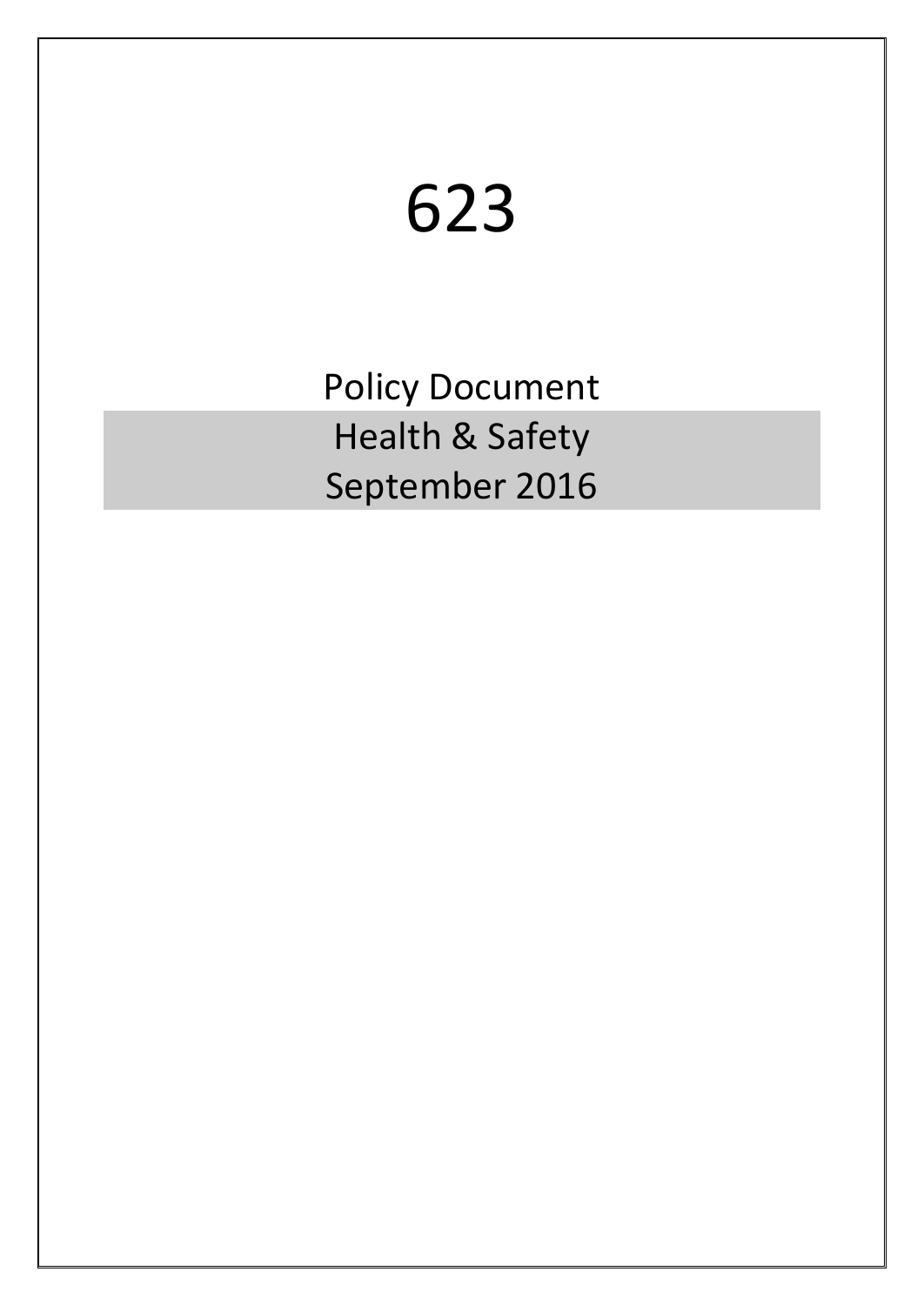### **1 Introduction and Principles**

1.1 As the 623 premises are leased from Curbar Primary School and much of it relates to the premises, this policy statement is derived the school's policy

1.2 The Voluntary Management Committee recognise and accept their responsibilities both under civil and criminal law. As responsible employers and/or persons in control of premises, the requirements to provide a safe and healthy working environment for all employees is acknowledged.

1.3 623 is committed to ensuring that risk assessments are undertaken and control measures implemented.

1.4 In compliance with the Health and Safety at Work etc Act 1974, 623 will ensure so far as is reasonably practicable that:

- $\triangleright$  The premises are maintained in a safe condition.
- $\triangleright$  Safe access to and egress from the premises is maintained.
- $\triangleright$  All plant and equipment is safe to use.
- $\triangleright$  Appropriate safe systems of work exist and are maintained.
- $\triangleright$  Sufficient information, instruction, training and supervision is available and provided.
- ➢ Arrangements exist for safe use, handling and storage of articles and substances at work.
- $\triangleright$  A healthy working environment is maintained including adequate welfare facilities.

1.5 The 623 VMC will inform the School Governing body in the event that any risk arises that the premises do not comply with the safety requirements above.

- 1.6 Staff are reminded of their own duties:
- $\triangleright$  To take care of their own safety and that of others;
- ➢ To co-operate with the VMC and the Sally Christian so that they may carry out their own responsibilities successfully.
- $\triangleright$  To comply with all relevant, codes of practice and standards as necessary, and point out any shortcomings in these to leadership.

1.7 The 623 VMC will cooperate closely with the staff and parents and guardians on all matters affecting the health and/or safety of employees concerned.

1.8 A copy of this statement has been provided to every member of staff. A copy is also provided to all members. This policy statement and the accompanying organisation and arrangements will be revised annually.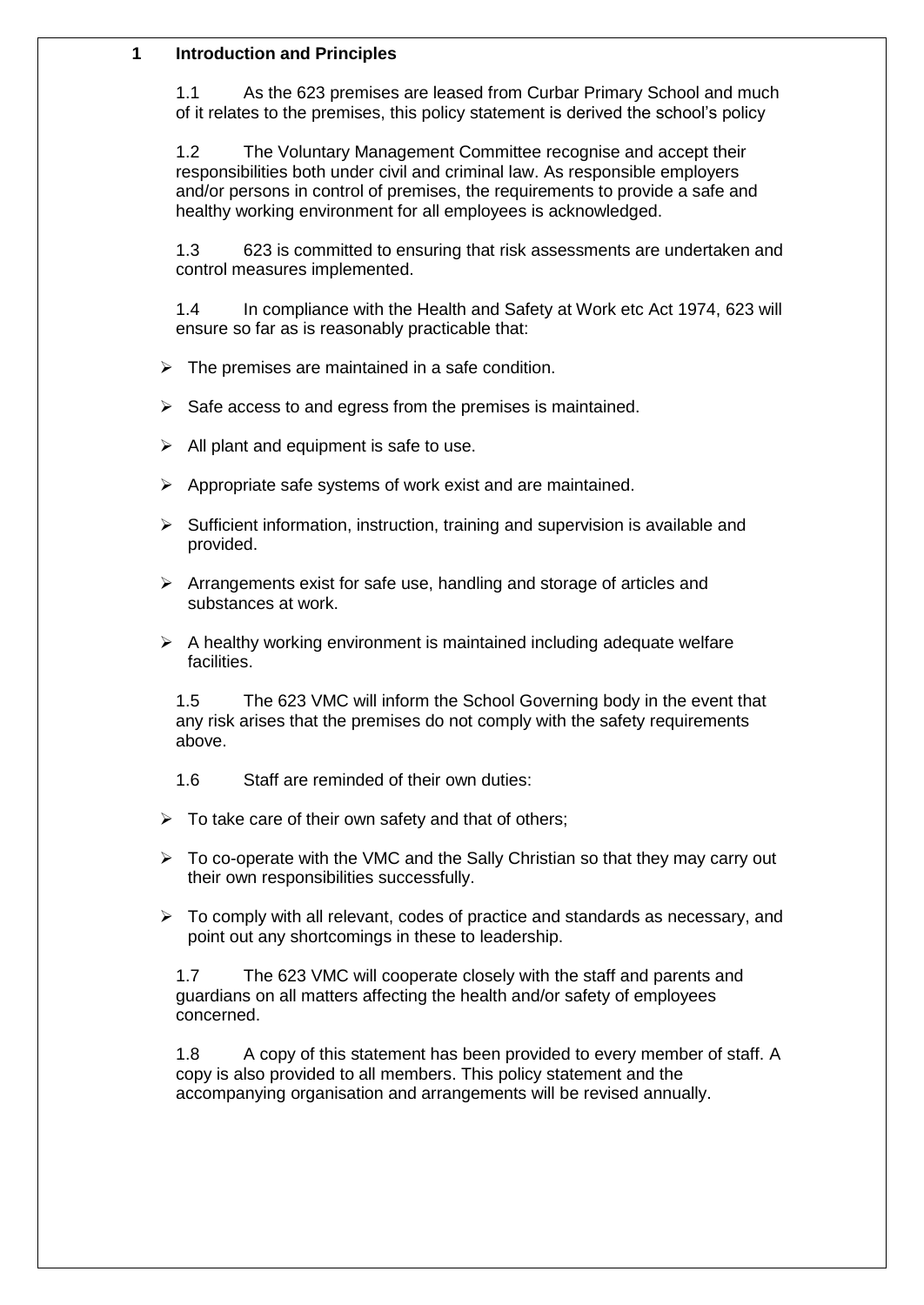## 2.0 Activities in 623

2.1 We teach the children about health and safety in order to equip them with the skills, knowledge and understanding to enable them to live positive, successful and healthy lives. Staff will take every opportunity to educate children in this regard in the normal course of 623 activities. Through these activities we teach children about hazardous materials, and how to handle equipment safely.

2.2 We teach children respect for their bodies, and how to be healthy so that children learn about healthy eating and hygiene. We also show them how to move and play safely in during physical activities.

2.4 If a child is injured during any physical activity, the activity must stop immediately while the injury is treated. No child (especially those with a known health problem) should be allowed to do physical activities that are too strenuous for them.

2.6 Children are taught to have care and consideration for themselves and others:

In the classroom

- When using equipment eg scissors, tools, PE apparatus
- When moving around school
- When on trips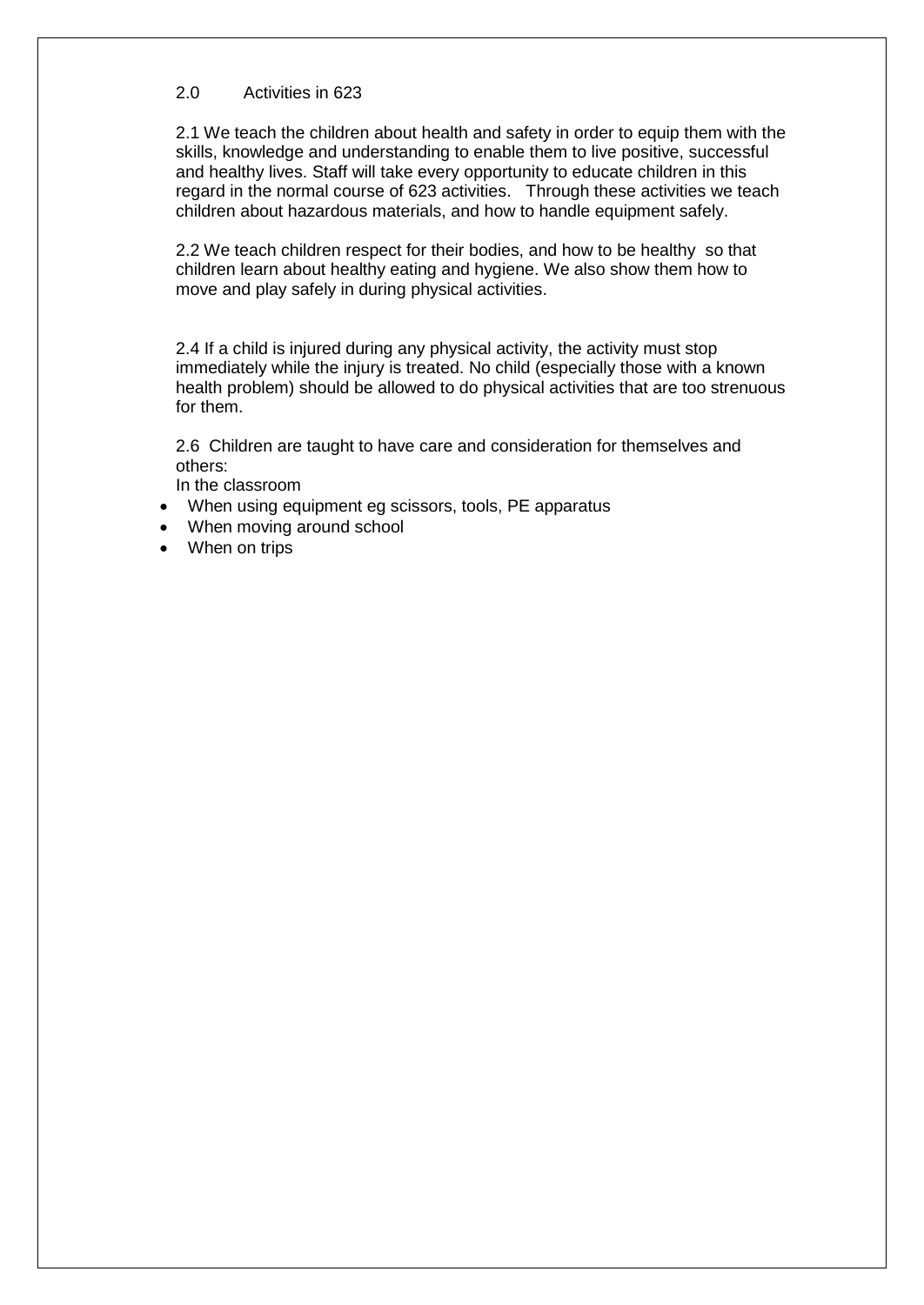3 Equipment Handling (Including correct use of mains electrical equipment).

3.1 Children must always be supervised when moving any equipment or item of furniture. Small items of equipment including CD players, netbooks etc. can be moved freely by the children. Always make sure when any item of equipment or furniture is being moved from one room to another, that there is another child available to open and close doors. Children should not move computers, pianos, TVs and any other large items. Children should be taught to move tables and chairs as well as PE equipment safely.

3.2 With mains electrical equipment, only equipment checked annually for safety should be used. Children must not be allowed to set up any electrical equipment. Only adults should connect electrical equipment to the mains. Electrical equipment must only be repaired by properly qualified persons and should not be used near water unless expressly so designed. It is the responsibility of the 623 staff to make sure that equipment is switched off before leaving the premises. All electrical equipment will be PAT tested annually. The PAT register is kept in the open filing cabinet and all electrical appliances are marked at the annual test.

3.3 All staff should follow safe practice guidelines on handling and lifting. As a general rule, no single item of more than 25kg (men) and 15 kg (women) should be lifted without assistance. Correct lifting practices should always be followed. If in doubt, staff should always ask for assistance from senior personnel.

4 Working at Heights

4.1 Staff should not exceed a safe working height, especially when making classroom displays. Where this is not possible, staff must seek assistance from trained personnel (e.g School cleaner in charge).

4.2 'Step stools' are available throughout school for this purpose.

5 Building security

5.1 ile it is difficult to make the school site totally secure, we will do all we can to ensure the school is a safe environment for all who work or learn here.

5.2 See Door policy in the safeguarding policy.

5.3 See Visitors policy in the safeguarding policy

5.**4** Before leaving the school the cleaner in charge checks that:

- All the windows are closed
- The doors are locked and secure
- The intruder alarm is set
- The gates are locked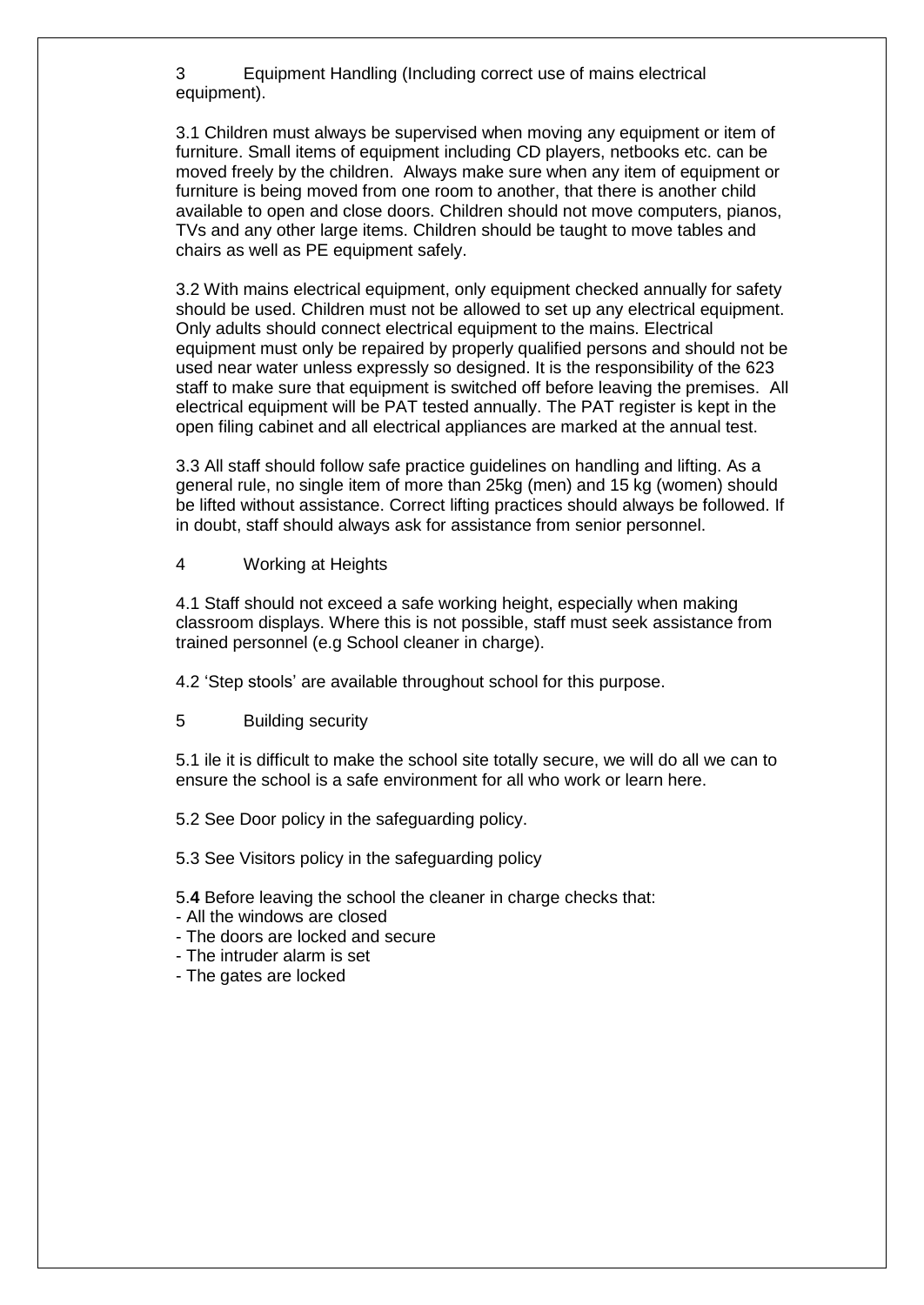#### 6 Use of Hazardous Substances

6.1 As a general rule, potentially hazardous substances should be avoided and safe alternatives used. If their use cannot be avoided (only order those covered by the COSHH register), they must be kept in store room areas not used by children. Cleaning materials used by the school cleaners are kept in a locked cupboard. New hazardous substances will not be used if there is an alternative available. Cleaning materials used by 623 staff are stored on top of the roll top cabinet, where they are accessible but out of reach for children.

6.2 The COSHH register is kept in the open filing cabinet.

7 Asbestos Safety

7.1 The school's policy on asbestos safety is: Before any planned alterations to the infrastructure of the school building, the Headteacher must first be informed. Workers on site should always have knowledge of the school asbestos survey and should sign to say that it has been seen by signing a Permit to work (copies kept in the office).

8 Electrical/Gas Safety

• Gas smells or leaks. Immediately notify HT, office or caretaker to telephone Gas Board emergency number (0800 111 999).

- Electrical faults with school equipment. Immediately notify HT, office or caretaker. Electricity Board to be notified and advice sought. Electrical faults with 623 equipment. The use of the equipment must be discontinued at once, the incident recorded in the incident book and the equipment disposed of in compliance with county recycling requirements.
- Switch off all electrical appliances and lights when room is not in use. Un-plug appliances at end of day where required.
- Annual servicing of all electrical appliances and plug testing. HT will keep records of annual inspection report for school equipment. (July).623 equipment servicing and plug testing reports will be held in the open section of the filing cabinet.
- New electrical appliances must be entered on register of electrical appliances. (Filed under Electricity).
- The school will maintain cleaning appliances, Technical Services to maintain. Report any problems to them immediately and do not use any equipment which may be unsafe.
- Fixed electrical circuits within school will be inspected and tested every 5 years by Technical Services. This is the school's responsibility.
- Outside equipment via a flexible cable and residual current device (RCD) should be used in the supply circuit.
- 9 Fire Safety

See evacuation policy in safeguarding policy.

The school is responsible for the maintenance of Fire Extinguishers and fire alarms.

These are maintained by Technical Services based in Derby (telephone number on appliance). Inform cleaner in charge, HT or office of any problems.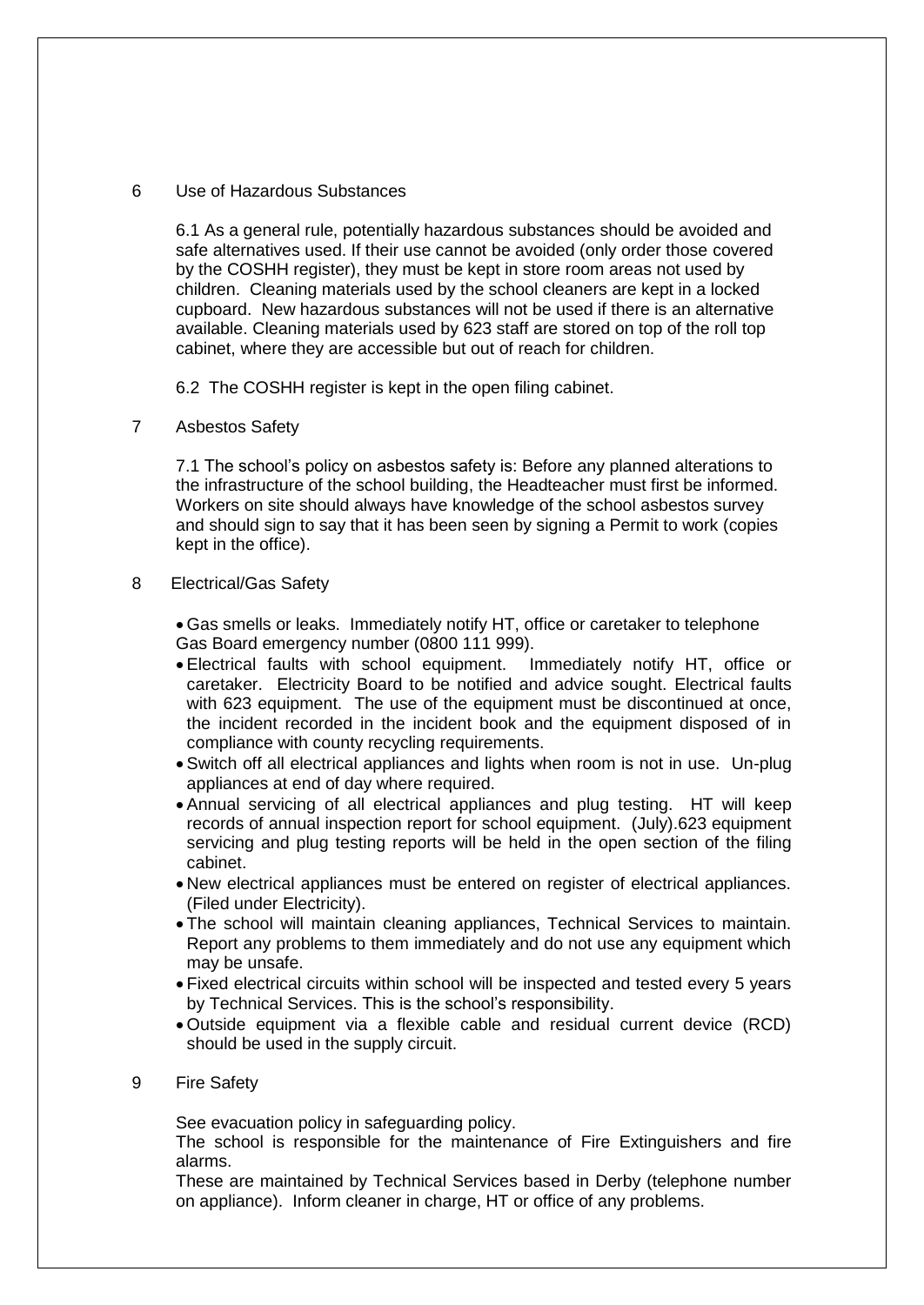Fire Alarms to be tested weekly before/after school hours by Mrs Wilson. Break glass points to be tested systematically and recorded. Monthly check to be undertaken at published time during school hours, to ensure audibility.

#### 10 Health and Safety Procedures / CPD (Continuing Professional Development)

10.1 Regular checks are made of the building and grounds in order to ensure that the school is both safe and secure for children and adults alike.

10.2 Risk assessments of areas inside and outside the school building are conducted by the staff. The outcomes of these risk assessments are written and made available to all staff and to the VMC.

10.3 New staff are provided with a copy of the policy, are required to sign an understanding and are informed about reporting procedures.

11 Monitoring & Evaluation

11.1 This policy and its effectiveness will be monitored regularly by the VMC and Sally Christian. Formal monitoring of policy and procedures will take place annually.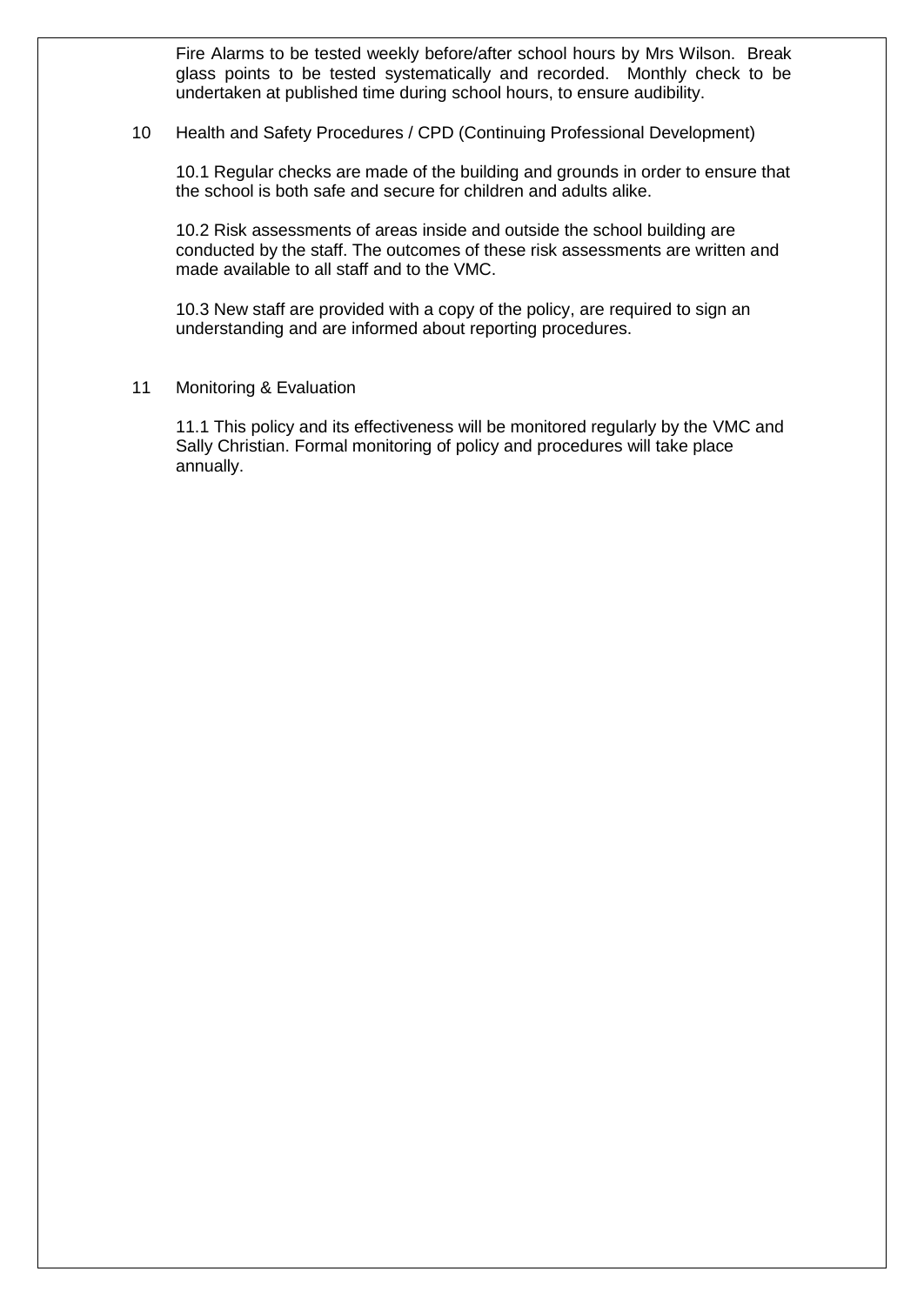Role of the VMC

1. To listen to advice from the manager, Sally Christian, about maintaining safety on site.

2. To maintain adequate employers' liability insurance and public liability insurance and to display the insurance certificates on the 623 wall during 623 sessions.

3. To organise PAT testing in coordination with the school.

- 4. To confirm that risk assessments are held
	- on the general space
	- on equipment where appropriate
	- on activities

5. Within the financial constraints of the club, to provide appropriate training on safety issues as recommended by the manager.

6. To review the above policy with the manager and to ensure that the manager complies with it.

7. To support the manager in seeing that other members of staff comply with the policy.

Role of Manager, Sally Christian

1. To comply with policy as written.

2. To advise the VMC about any risks that she is aware of by virtue of her professional expertise.

3. Carry out risk assessments

- On the general space once per term
- On the equipment at acquisition
- On activities where reasonably appropriate

4. To advise the VMC on any training needs.

5. to ensure as far as possible that other members of staff comply with the policy

6. To review the above policy and its implementation with the VMC annually.

7. To inform OFSTED if the VMC fails to comply with these policies on request.